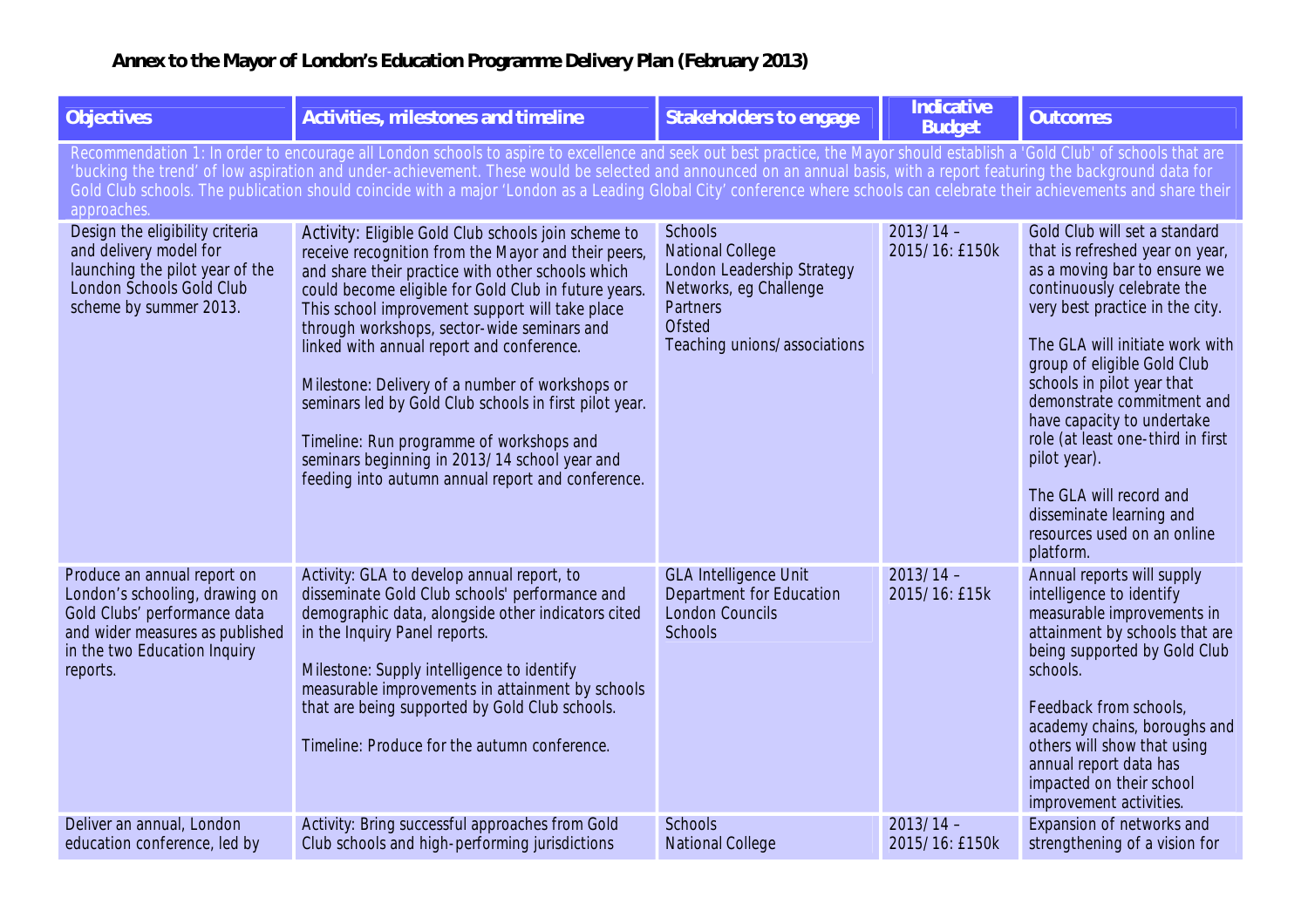| the Mayor, to highlight the best<br>practice of London schools,<br>involving international speakers.                                                                                                                                                                                                            | from across the world to the attention of London<br>schools. This is to ensure they are at the forefront<br>of ideas and enable them to share excellent<br>practice and challenge them to think, create and<br>innovate.<br>Milestone: Secure high quality international, UK<br>and London speakers - and wide representation of<br>schools at all attainment levels registered - by<br>summer 2013.<br>Timeline: Hold 'London as a leading city'<br>international education conference in October<br>2013. | London and national<br>education institutes and<br>foundations<br>International educationalists                                                   |                                     | London schools improvement.<br>GLA will seek immediate and<br>post-6 months feedback from<br>participating Heads and<br>teachers, to identify tangible<br>learning brought back to, and<br>used in, schools.<br>Opportunities for over 300<br>delegates to participate.                                                                                                                                                                                    |
|-----------------------------------------------------------------------------------------------------------------------------------------------------------------------------------------------------------------------------------------------------------------------------------------------------------------|-------------------------------------------------------------------------------------------------------------------------------------------------------------------------------------------------------------------------------------------------------------------------------------------------------------------------------------------------------------------------------------------------------------------------------------------------------------------------------------------------------------|---------------------------------------------------------------------------------------------------------------------------------------------------|-------------------------------------|------------------------------------------------------------------------------------------------------------------------------------------------------------------------------------------------------------------------------------------------------------------------------------------------------------------------------------------------------------------------------------------------------------------------------------------------------------|
| would also stimulate new partnerships and innovation.                                                                                                                                                                                                                                                           | Recommendation 2: The Mayor should establish a 'London Schools Excellence Fund'. This major fund would work alongside the Gold Club to help schools make substantial<br>progress on the most pressing education priorities in the capital, namely literacy, numeracy and raising standards in science, technology, engineering and maths. The fund                                                                                                                                                          |                                                                                                                                                   |                                     |                                                                                                                                                                                                                                                                                                                                                                                                                                                            |
| Launch the London Schools<br><b>Excellence Fund to stimulate</b><br>new partnerships and help<br>schools to raise standards in<br>literacy, numeracy and separate<br>sciences, technology,<br>engineering and maths (STEM).<br>The subject focus will include,<br>too, modern and ancient foreign<br>languages. | Activity: Launch the London Schools Excellence<br>Fund (LSEF) - to include 3 open bidding rounds<br>and a small grants programme - to support and<br>develop teaching excellence in London.<br>Milestone: Publish the LSEF prospectus and<br>announce the timetable for open bidding rounds.<br>Timeline: Launch LSEF prospectus by end of March<br>2013. Bidding round 1 to open April 2013, bidding<br>round 2 to open June 2013 & bidding round 3 to<br>open September 2013.                             | <b>Schools</b><br>School improvement providers<br>Subject specialists<br>organisations/networks<br>Academy chains<br>Via local authorities/OFSTED | $2012/13 -$<br>2015/16:<br>£24.251m | New support for teachers'<br>professional development and<br>improvement in subject<br>knowledge and specialisms.<br>To improve pupil attainment:<br>Key Stage 1 & 2 maths<br>$\blacktriangleright$<br>and literacy<br><b>GCSE</b> modern foreign<br>$\blacktriangleright$<br>language<br>> GCSE Biology/Physics/<br>Chemistry<br>$\triangleright$ A Levels STEM and<br>languages<br>Further proxy indicators<br>$\blacktriangleright$<br>to be developed. |
| <b>Establish an Expert Advisory</b><br>Group to steer the London<br><b>Schools Excellence Fund.</b>                                                                                                                                                                                                             | Activity: Convene an Expert Advisory Group to steer<br>the development of the LSEF.<br>Milestone: Hold the first LSEF Expert Advisory<br>Group Meeting and agree their role.<br>Timeline: First meeting took place on 31 Jan 2013.                                                                                                                                                                                                                                                                          | <b>LSEF Advisory Group Members</b><br>(including headteachers)<br>Additional expert advice on<br>specific issues as required                      | Meeting costs<br>funded by GLA      | To steer the development and<br>advise GLA on the<br>implementation and<br>evaluation of the LSEF.                                                                                                                                                                                                                                                                                                                                                         |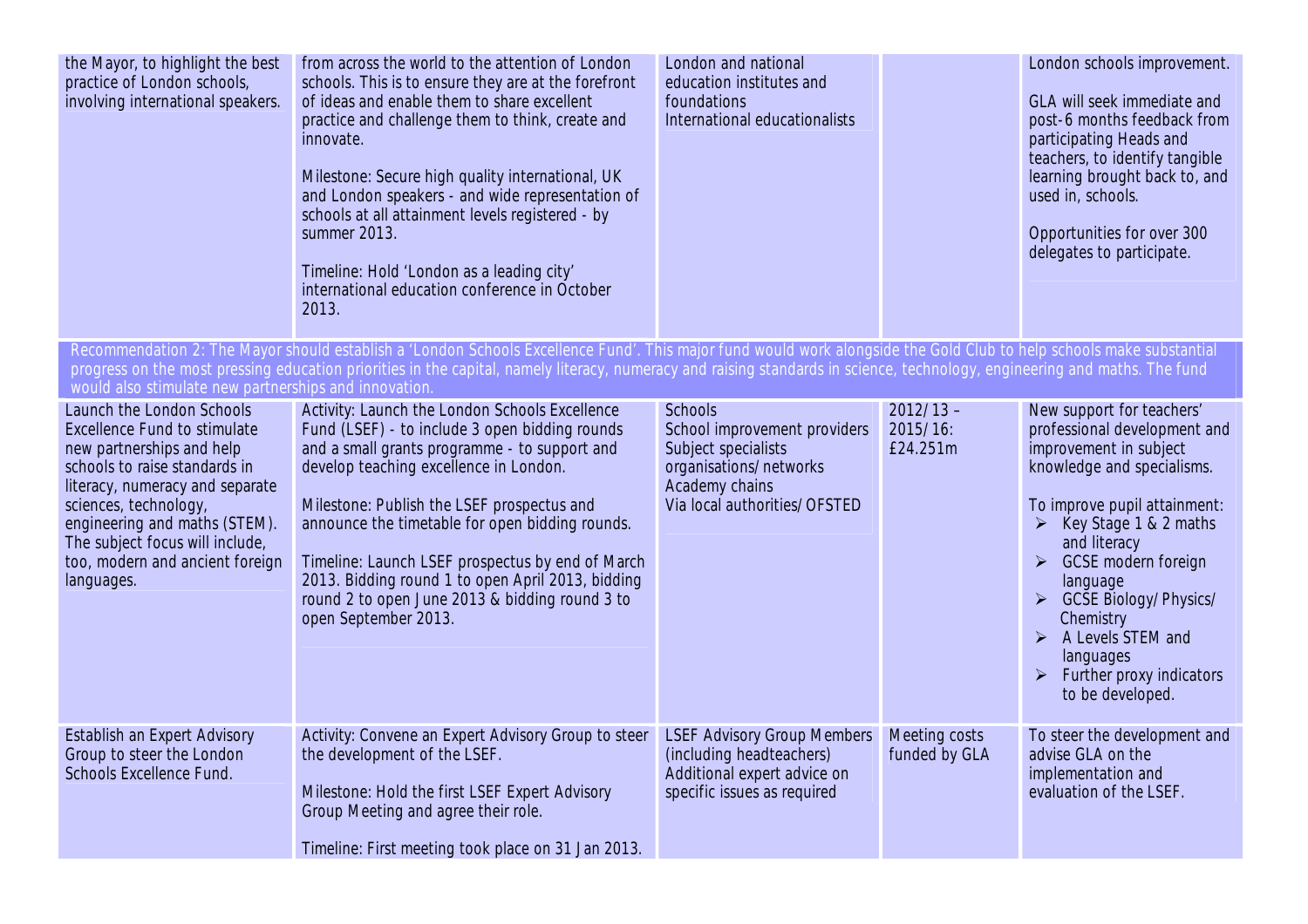|                                                                                                                                                                                                                                                                                                                                       | Further meetings to schedule Feb 13 - Mar 16.                                                                                                                                                                                                                                                                                                                                                                                                                                                                  |                                                                                                                                            |                               |                                                                                                                                                                                                                                                                                                                                                                                                                                                       |
|---------------------------------------------------------------------------------------------------------------------------------------------------------------------------------------------------------------------------------------------------------------------------------------------------------------------------------------|----------------------------------------------------------------------------------------------------------------------------------------------------------------------------------------------------------------------------------------------------------------------------------------------------------------------------------------------------------------------------------------------------------------------------------------------------------------------------------------------------------------|--------------------------------------------------------------------------------------------------------------------------------------------|-------------------------------|-------------------------------------------------------------------------------------------------------------------------------------------------------------------------------------------------------------------------------------------------------------------------------------------------------------------------------------------------------------------------------------------------------------------------------------------------------|
| develop effective collaborative links.                                                                                                                                                                                                                                                                                                | Recommendation 3: The Mayor should facilitate summer schools for primary school teachers across London to consolidate and deepen their subject knowledge in English and<br>maths. There should also be specialist networks and events that bring together secondary school teachers from across schools and boroughs to share good practice and                                                                                                                                                                |                                                                                                                                            |                               |                                                                                                                                                                                                                                                                                                                                                                                                                                                       |
| Develop residential study<br>opportunities for primary and<br>secondary teachers to enhance<br>subject knowledge.                                                                                                                                                                                                                     | Activity: Pilot the use of residential study for<br>primary and secondary school teachers in English<br>and Maths.<br>Milestone: To procure an organisation to deliver<br>residential study and associated development of<br>teaching practice.<br>Timeline: Procure initial provision by March 2013<br>for delivery later in 2013. Scale up delivery in<br>$2014/15 - 2015/16$ .                                                                                                                              | <b>Schools</b><br><b>National College</b><br>Subject specialists<br>organisations/networks<br>School improvement networks<br>and providers | $2012/13 -$<br>2015/16: £500k | To deepen and strengthen<br>teacher subject knowledge<br>and expertise in primary level<br>English and Maths.<br>Increase the number of pupils<br>achieving at level 4 & 5 in<br><b>English and Maths (Key Stage)</b><br>2).                                                                                                                                                                                                                          |
| Establish a knowledge-led<br>curriculum pilot in conjunction<br>with the London Curriculum<br>strand.                                                                                                                                                                                                                                 | Activity: To pilot the use of a knowledge-led<br>curriculum in a number of core subjects including -<br>English, History, Geography, Music, Art, Modern<br>Foreign and Classical Languages, Maths and<br>Science (all subjects) in London schools.<br>Milestone: To procure an organisation(s) to pilot<br>the knowledge-led curriculum approach in<br>secondary schools in London.<br>Timeline: Procure initial knowledge-led curriculum<br>pilots by March 2013. Scale up delivery in 2014/15<br>$-2015/16.$ | <b>Schools</b><br><b>National College</b><br><b>Subject Specialists</b><br>School improvement networks<br>and providers                    | $2012/13 -$<br>2015/16: £500k | To deepen and strengthen<br>teacher knowledge and<br>expertise in English, History,<br>Geography, Music, Art,<br>Modern Foreign and Classical<br>Languages, Maths and Science<br>(all science subjects).<br>Increase the number and<br>attainment of pupils taking<br>GCSEs in modern foreign<br>languages and<br>Biology/Physics/Chemistry.<br>Increase the number and<br>attainment of pupils taking A<br>Levels in STEM subjects and<br>languages. |
| Recommendation 4: The Mayor should help improve outcomes for some of London's most troubled young people by working with local authorities and Pupil Referral Unit<br>(PRU) Headteachers to deliver a leadership programme that focuses on improving student achievement and helps them succeed in education, employment or training. |                                                                                                                                                                                                                                                                                                                                                                                                                                                                                                                |                                                                                                                                            |                               |                                                                                                                                                                                                                                                                                                                                                                                                                                                       |
| Establish with the London PRU<br>Network a programme to<br>support PRU leadership<br>development and strengthen                                                                                                                                                                                                                       | Activity: Scope programme with London PRU<br>Network and National College to support shared<br>learning between PRU headteachers. Focus on<br>subject knowledge and attainment based on                                                                                                                                                                                                                                                                                                                        | Schools, particularly PRU<br>Headteachers<br><b>London Councils</b><br><b>Alternative Providers</b>                                        | 2013/14: £30k                 | Improve GCSE attainment of<br>pupils of London PRUs, close<br>the gap with the London<br>average and improve pupil                                                                                                                                                                                                                                                                                                                                    |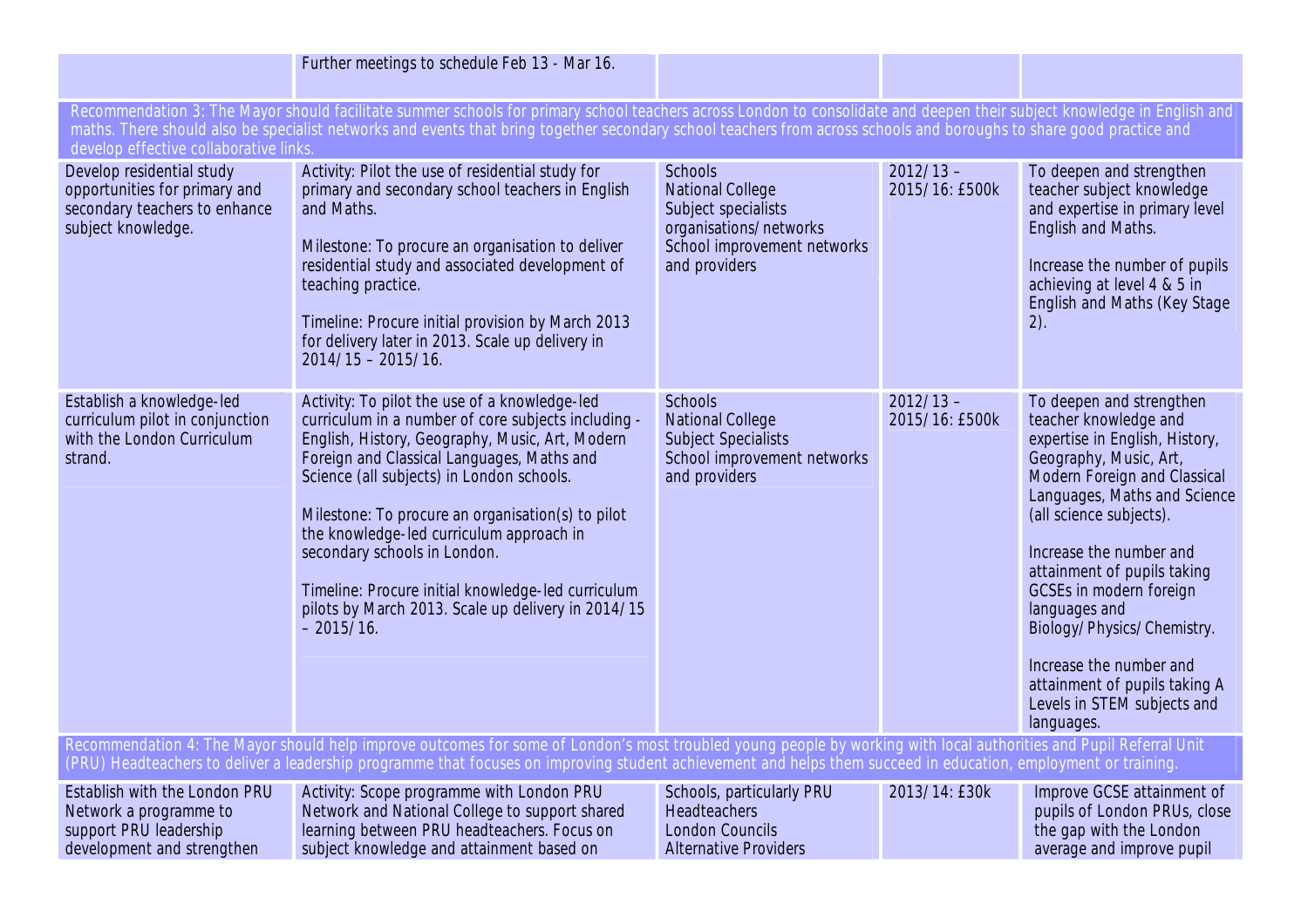| subject knowledge in English<br>and maths.                                                                                                                                       | research and development in PRUs.<br>Milestone: Procure an organisation to deliver and<br>support professional development for PRU leaders.<br>Timeline: Develop specification and procure by<br>June 2013 and start delivery in Autumn 2013.                                                                                                                                                                                                                                                                                                                                                                                                                                                                                                                                                         | <b>National College</b>                                                               |                               | attendance.                                                                                                                                                                                                                                                                                                                                                                                                                                                                                                                                                                                                                                                                                                                                                                                                                           |
|----------------------------------------------------------------------------------------------------------------------------------------------------------------------------------|-------------------------------------------------------------------------------------------------------------------------------------------------------------------------------------------------------------------------------------------------------------------------------------------------------------------------------------------------------------------------------------------------------------------------------------------------------------------------------------------------------------------------------------------------------------------------------------------------------------------------------------------------------------------------------------------------------------------------------------------------------------------------------------------------------|---------------------------------------------------------------------------------------|-------------------------------|---------------------------------------------------------------------------------------------------------------------------------------------------------------------------------------------------------------------------------------------------------------------------------------------------------------------------------------------------------------------------------------------------------------------------------------------------------------------------------------------------------------------------------------------------------------------------------------------------------------------------------------------------------------------------------------------------------------------------------------------------------------------------------------------------------------------------------------|
|                                                                                                                                                                                  | Recommendation 5: The Mayor should launch a 'London Curriculum', using the city itself to inspire every secondary school to strengthen its curriculum. This would be<br>supported by a rich programme of events, interactive resources and partnerships that enthuse students, teachers and their communities.                                                                                                                                                                                                                                                                                                                                                                                                                                                                                        |                                                                                       |                               |                                                                                                                                                                                                                                                                                                                                                                                                                                                                                                                                                                                                                                                                                                                                                                                                                                       |
| Develop a London Curriculum<br>programme to strengthen<br>subject teaching and bring<br>learning to life by drawing on<br>London's extraordinary heritage,<br>people and places. | Activity: Launch a London Curriculum, using the<br>city to inspire every secondary school to strengthen<br>its curriculum. To support this with a rich<br>programme of events, interactive resources and<br>partnerships that enthuse students, teachers and<br>their communities.<br>Milestone: Procure an organisation(s)<br>to develop the first pilot tranche of London<br>Curriculum materials in spring/summer 2013. These<br>will cover English Literature, Art and Design, Music,<br>History and Geography. Further scoping in<br>2013/14 of potential London Mayor's Award.<br>Timeline: Develop first tranche of materials by<br>March 2013, to be available from June 2013. Scale<br>up delivery via a second tranche of materials in<br>2014/15 and a third and final tranche in 2015/16. | <b>Schools</b><br>Subject experts<br>Cultural institutions, eg<br>museums, galleries. | $2012/13 -$<br>2015/16: £267k | Enhance subject knowledge in<br>teaching profession - helping<br>London's teachers bring their<br>subjects' core concepts and<br>factual/theoretical<br>underpinnings to life by<br>making illustrative and<br>inspiring connections to the<br>city around them.<br>City knowledge - helping<br>London students to become<br>experts in the places, people<br>and continuum of events that<br>shape their city.<br>Connection and contribution -<br>helping students to connect<br>with London and other<br>Londoners, to make more of<br>the opportunities and to help<br>shape their city for the better.<br>To better align the existing<br>educational offer made by the<br>cultural, heritage, scientific<br>and other sectors with the<br>school curriculum, under a<br>new, quality assured brand of<br>the London Curriculum. |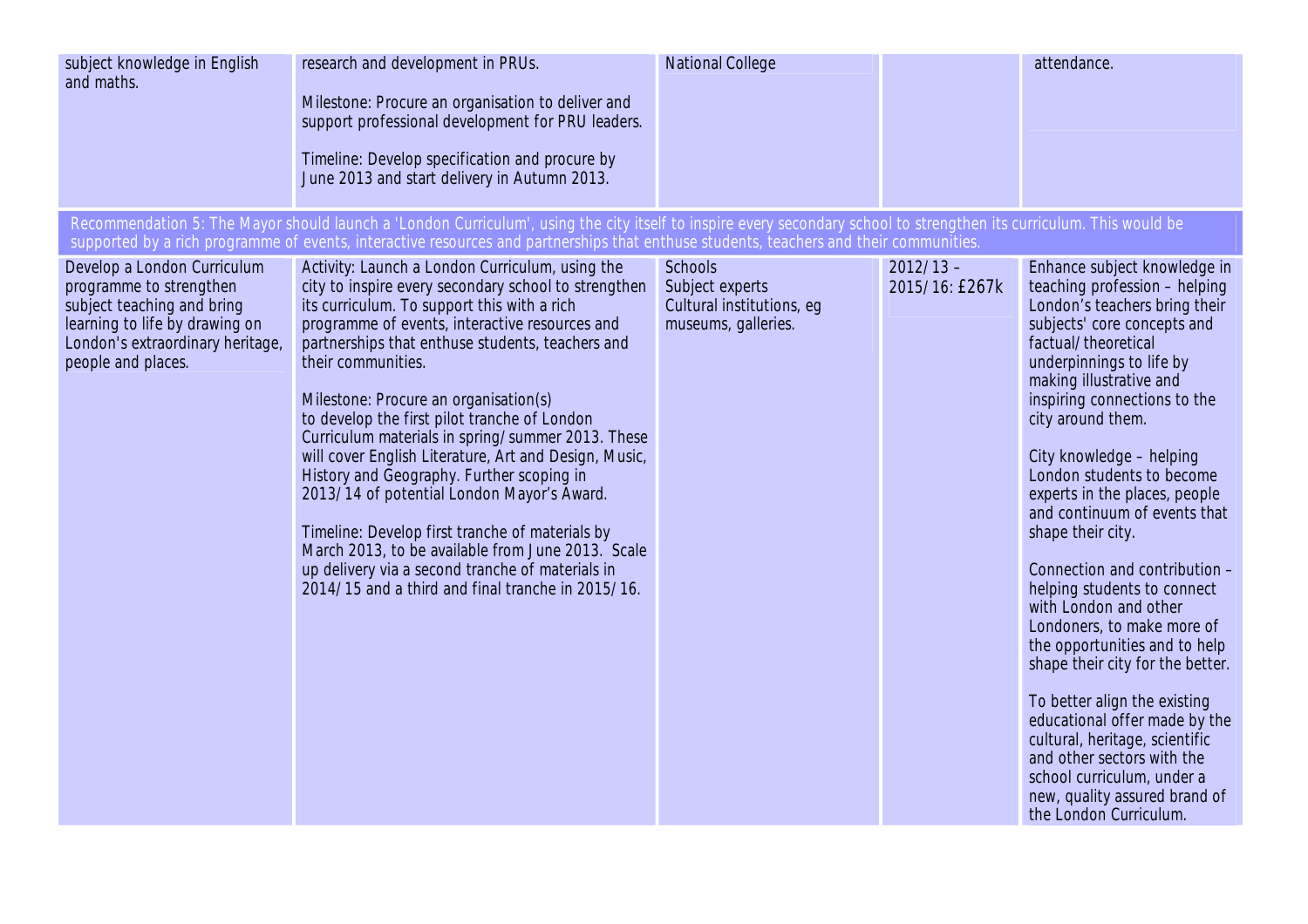|                                                                                                                                                                                                                                   | Recommendation 6: The Mayor should bring together schools, further education (FE) and higher education (HE) institutions and employers to develop better links between<br>the education and business sectors, ensuring that training given to young people helps meet London's current and future skills needs. This should include developing new<br>ways to increase the supply of high-quality work placements and improve access into apprenticeships.                                                                                               |                                                                                                                                                                                           |                             |                                                                                                                                                                                                                                                |
|-----------------------------------------------------------------------------------------------------------------------------------------------------------------------------------------------------------------------------------|----------------------------------------------------------------------------------------------------------------------------------------------------------------------------------------------------------------------------------------------------------------------------------------------------------------------------------------------------------------------------------------------------------------------------------------------------------------------------------------------------------------------------------------------------------|-------------------------------------------------------------------------------------------------------------------------------------------------------------------------------------------|-----------------------------|------------------------------------------------------------------------------------------------------------------------------------------------------------------------------------------------------------------------------------------------|
| Assist London schools, colleges,<br>post-16 training providers,<br>employers and universities in the<br>development of 14-19<br>transitional programmes that are<br>underpinned by the provision of<br>robust labour market data. | Activity: the GLA will continue discussions with key<br>stakeholders to identify how the GLA and Mayor<br>can add value.<br>Milestone: Meeting of the 'Enhancing CEIAG in<br>London Schools' Project Board.<br>Timeline: Autumn 2013.                                                                                                                                                                                                                                                                                                                    | <b>Schools</b><br><b>London Enterprise Panel</b><br><b>London Councils</b><br><b>UK Commission for</b><br>Employment & Skills<br><b>DfE</b><br><b>BIS</b>                                 | To be reviewed in<br>autumn | Ensure London schools are<br>supported in meeting the new<br>careers duty.                                                                                                                                                                     |
|                                                                                                                                                                                                                                   | Recommendation 7: The Mayor's office should play a practical role in helping schools improve links with business and HE, improving the information available on post-16<br>career pathways in all London schools to ensure school leavers are better informed, and promoting a more aspirational culture.                                                                                                                                                                                                                                                |                                                                                                                                                                                           |                             |                                                                                                                                                                                                                                                |
| Investigate the need for<br>regional support to deliver<br>careers education and work<br>experience in London schools.                                                                                                            | Activity: To be taken forward in line with<br>recommendation 6 and 9<br>Milestone: As per recommendation 6.<br>Timeline: Autumn 2013.                                                                                                                                                                                                                                                                                                                                                                                                                    | <b>Schools</b><br>FE and HE institutions<br>(including Russell and 1994<br>Group)<br>Private sector providers<br>London employers                                                         | To be reviewed in<br>autumn | Reduce drop out rates at sixth<br>form and further education<br>level.<br>Reduce number of young<br>people leaving school or<br>college not in education,<br>employment or training<br>(NEET) at 18 by 2020.                                   |
|                                                                                                                                                                                                                                   | Recommendation 8: The Mayor should ensure priority is given to children in care and care leavers in all London apprenticeship, mentoring, work experience and job<br>opportunities, through the London Schools Excellence Fund and work with FE colleges, universities, business and other employers.                                                                                                                                                                                                                                                    |                                                                                                                                                                                           |                             |                                                                                                                                                                                                                                                |
| Bring together the education,<br>business sector and local<br>authority partners to take<br>actions which would make a<br>significant improvement in the<br>outcomes for children in<br>care/care leavers.                        | Activity: Establish baseline data for numbers of<br>children in care currently engaged in mentoring,<br>apprenticeships and other opportunities, and plan<br>to set stretching targets.<br>Ensure information on the London Schools<br>Excellence Fund (LSEF) is disseminated to Virtual<br>Schools Heads (VSH) Networks, boroughs and<br>specialist VCS organisations, to encourage high<br>quality partnership bids that include supporting<br>children in care/care leaver outcomes.<br>Milestone: As per recommendation 6.<br>Timeline: Autumn 2013. | Schools, including Virtual<br><b>School Heads</b><br><b>LA Children's Services</b><br>FE and HE institutions<br>(including Russell and 1994<br>Group)<br>London employers<br>Third sector | To be reviewed in<br>autumn | Improved post-16 outcomes<br>for children leaving care<br>through tailored careers<br>education and guidance offer.<br>Encourage, as appropriate,<br>bids to the LSEF for activity<br>focused on children in care in<br>primary and secondary. |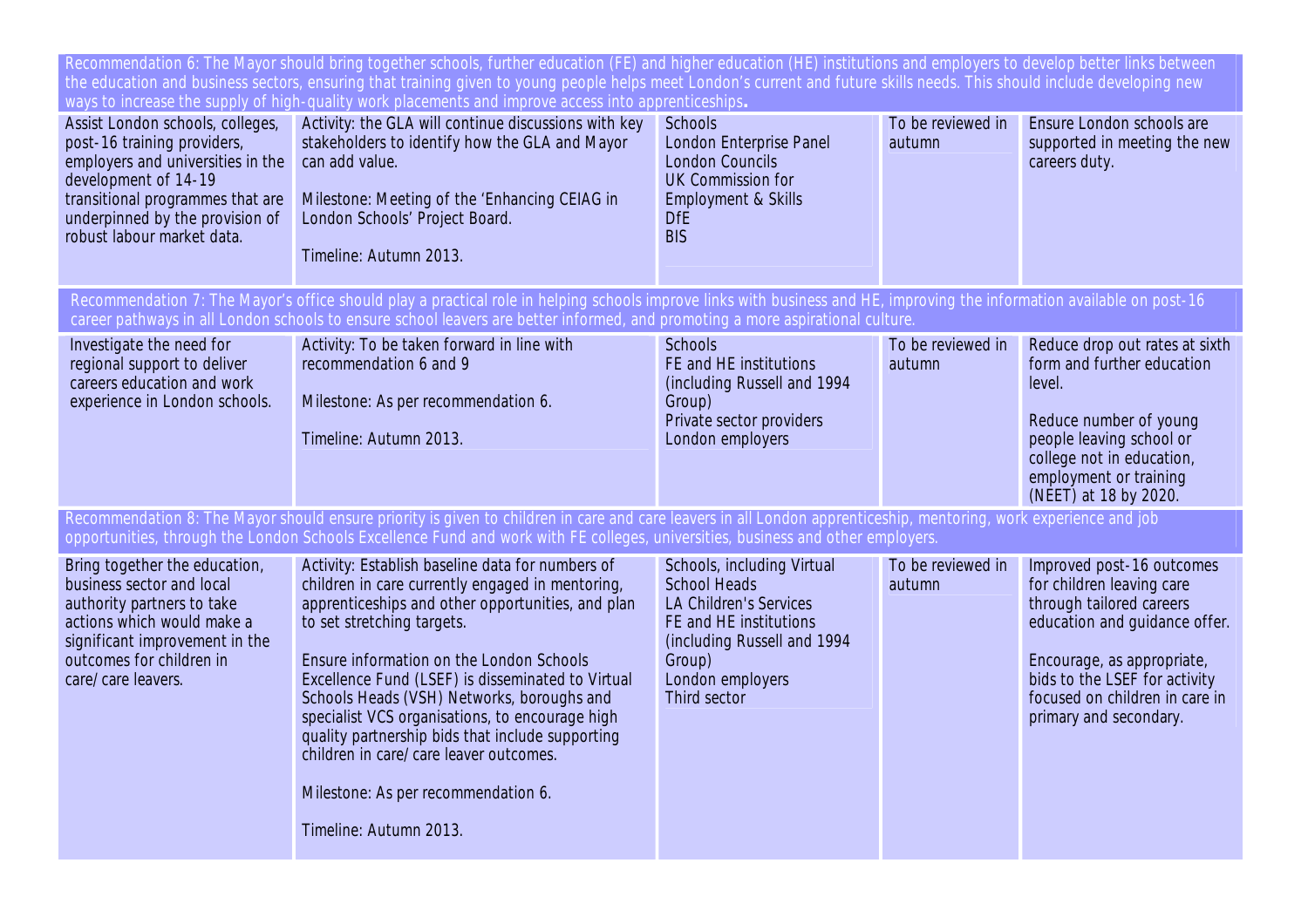Recommendation 9: The Mayor should champion greater collaboration between schools and leading, research-intensive universities like the Russell Group and 1994 Group, so more young people from disadvantaged backgrounds both aspire to study at the best universities and succeed in their applications.

| Improve links between schools<br>in disadvantaged areas and<br>Russell/1994 Group universities,<br>to ensure subject choices made<br>by young people at GCSE and A<br>Level are better informed.                                                                                                             | Activity: Undertake round table discussion with<br>Russell Group and 1994 Group institutions. To<br>include increasing understanding and awareness of<br>university application processes amongst subject<br>teachers and careers advisors.<br>Milestone: As per recommendation 6.<br>Timeline: Autumn 2013. Round table held by end<br>of May 2013.                                                                                                                                                                                            | <b>Schools</b><br>Russell Group and 1994 Group<br>institutions<br><b>Office for Fair Access</b><br>Third sector | To be confirmed<br>following<br>feasibility study<br>reporting | Ensure widening participation<br>programmes are effectively<br>targeted, improving the<br>destinations of young<br>Londoners by maximising<br>resources.                                                                                                                                                                                                                                                                 |
|--------------------------------------------------------------------------------------------------------------------------------------------------------------------------------------------------------------------------------------------------------------------------------------------------------------|-------------------------------------------------------------------------------------------------------------------------------------------------------------------------------------------------------------------------------------------------------------------------------------------------------------------------------------------------------------------------------------------------------------------------------------------------------------------------------------------------------------------------------------------------|-----------------------------------------------------------------------------------------------------------------|----------------------------------------------------------------|--------------------------------------------------------------------------------------------------------------------------------------------------------------------------------------------------------------------------------------------------------------------------------------------------------------------------------------------------------------------------------------------------------------------------|
| necessary for planning the provision of school places.                                                                                                                                                                                                                                                       | Recommendation 10: The Mayor and GLA should work with boroughs and the Department for Education (DfE) to develop pan-London collection and analysis of data                                                                                                                                                                                                                                                                                                                                                                                     |                                                                                                                 |                                                                |                                                                                                                                                                                                                                                                                                                                                                                                                          |
| Establish a pan-London Scheme<br>for the production of school<br>rolls projections on behalf of<br>the GLA and London Boroughs.<br>Meet the ever greater need for<br>robust intelligence and<br>evidence in the context of<br>London facing continued<br>challenges in the area of pupil<br>places planning. | Activity: Set up new arrangements that deliver the<br>highest quality, specialised pupil places planning<br>projections at sub local authority level that takes<br>full account of cross border effects in London.<br>Milestone: Collate necessary data from DFE and<br>and local authorities by end of April 2013.<br>Timeline: Initial roll forecasts to be available in May<br>2013 (subject to GLA gaining the necessary<br>approvals for the first Pan-London school rolls<br>projections). Publish headline statistics in Summer<br>2013. | <b>DfE</b><br><b>London Councils</b><br><b>Schools</b><br><b>Boroughs</b>                                       | Funded by<br>borough<br>contributions and<br>the GLA.          | A pan-London projection<br>service which helps boroughs<br>and government develop a<br>more accurate picture of what<br>resources London needs to<br>accommodate the growing<br>number of school places.<br>Encourages free school<br>proposers to set up in those<br>parts of London identified as<br>most needing extra places.<br>Delivers optimum value for<br>money and cost savings for<br>participating boroughs. |
| London, by identifying sites and targeting areas of local need                                                                                                                                                                                                                                               | Recommendation 11: The Mayor's office should work with boroughs, London Councils and the DfE to play a more strategic role in supporting free school developments in                                                                                                                                                                                                                                                                                                                                                                            |                                                                                                                 |                                                                |                                                                                                                                                                                                                                                                                                                                                                                                                          |
| Conduct analysis of school<br>performance across London to<br>identify areas that could benefit<br>from high-quality new provision.                                                                                                                                                                          | Activity: GLA to analyse and publish information<br>about school performance across London.<br>Milestone: Collate necessary data from DfE by<br>February 2013.<br>Timeline: Produce and publish London-wide a<br>range of different London-wide measures from                                                                                                                                                                                                                                                                                   | <b>GLA Intelligence Unit</b><br><b>DfE</b>                                                                      | Initial phase<br>funded by GLA.                                | Encourage free school groups<br>to set up in those parts of<br>London that could benefit<br>most from new good schools.                                                                                                                                                                                                                                                                                                  |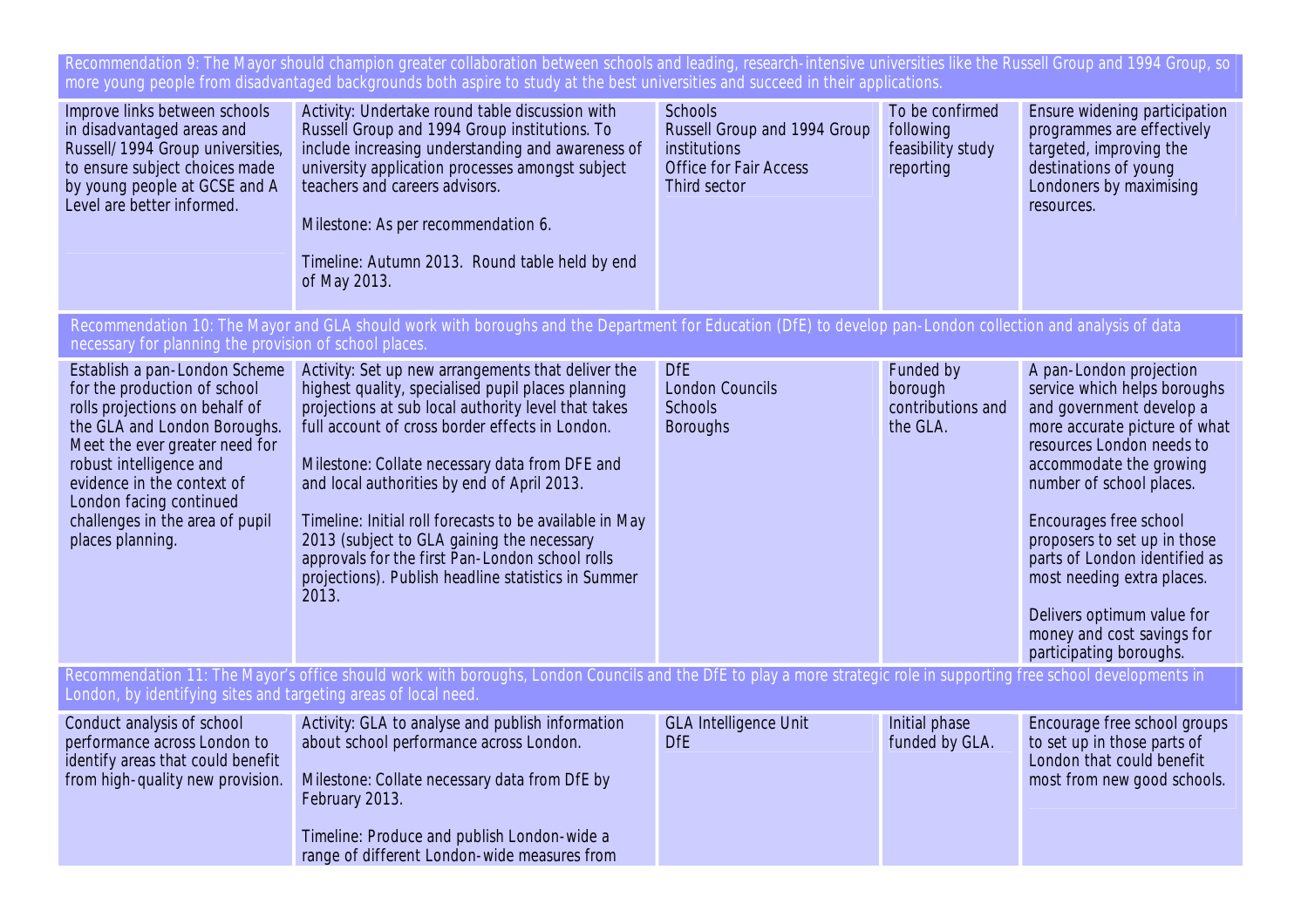|                                                                                                                                                                           | <b>Spring 2013.</b>                                                                                                                                                                                                                                                                                                                                                                                                                                                                                                         |                                                                                                                                                                                |                                              |                                                                                                                                                                                                                                      |
|---------------------------------------------------------------------------------------------------------------------------------------------------------------------------|-----------------------------------------------------------------------------------------------------------------------------------------------------------------------------------------------------------------------------------------------------------------------------------------------------------------------------------------------------------------------------------------------------------------------------------------------------------------------------------------------------------------------------|--------------------------------------------------------------------------------------------------------------------------------------------------------------------------------|----------------------------------------------|--------------------------------------------------------------------------------------------------------------------------------------------------------------------------------------------------------------------------------------|
| Support London free school<br>proposers.                                                                                                                                  | Activity: Support the establishment of more free<br>schools in London by, for example, providing<br>planning advice; assisting in site searches;<br>recruiting potential proposers; liaising with<br>boroughs; and identifying areas of need.<br>Milestone: Activity commenced in October 2012.<br>Further details on how the GLA will support the<br>establishment of more free school in London will be<br>made available in due course.<br>Timeline: Ongoing activity, to be scaled up as<br>resources allow.            | <b>DfE</b><br><b>Boroughs</b><br><b>GLA Single Property Unit</b><br><b>GLA Planning</b><br><b>GLA Housing</b><br><b>TfL</b><br><b>Developers</b><br><b>New Schools Network</b> | Initial phase<br>funded by GLA.              | Encourage the establishment<br>of more free schools in<br>London.<br>Make the process smoother<br>for free school proposers.                                                                                                         |
| Identify ten sites for free schools<br>from the GLA property portfolio.                                                                                                   | Activity: Work with the GLA's Single Property Unit<br>and the Functional Bodies to identify suitable sites<br>for schools. Work with the DfE in matching sites to<br>groups.<br>Milestone: Single Property Unit website of GLA<br>group estate launches in February 2013. Further<br>details on how the GLA will support the<br>establishment of more free school in London will be<br>made available in due course.<br>Timeline: All sites identified and matched with<br>groups by the end of the Mayor's term of office. | <b>GLA</b> group (functional bodies)<br><b>DfE</b><br><b>Boroughs</b><br><b>London Councils</b>                                                                                | <b>Activity funded</b><br>by GLA.            | At least 10 free schools on<br>course to be opened in GLA<br>Group sites by the end of the<br>Mayor's term of office.                                                                                                                |
| place shortages in London.                                                                                                                                                | Recommendation 12: The Mayor and London Councils should disseminate the best ideas for innovative solutions to address current primary - and future secondary - school                                                                                                                                                                                                                                                                                                                                                      |                                                                                                                                                                                |                                              |                                                                                                                                                                                                                                      |
| Support further shared learning<br>and collaboration that identifies<br>and disseminates creative ways<br>of addressing primary school<br>place shortages in the capital. | Activity: Draw on existing good practice and<br>networks to share ideas across the built<br>environment and education sectors in London.<br>Scope the development of an evaluated pilot<br>project to produce innovative models with wider<br>applications.<br>Milestone: Undertake more systematic mapping<br>and identify focus of pilot project work which can<br>have an impact on London's major capacity needs.                                                                                                       | <b>London Councils</b><br><b>Schools</b><br><b>Education Foundation</b><br><b>DfE</b>                                                                                          | Up to 30K (with<br>matched/other<br>funding) | Widely shared best practice<br>models disseminated and<br>taken up across London.<br>Overarching objective is to<br>increase capacity through<br>expansion of good school<br>place, which helps alleviate<br>school place shortages. |